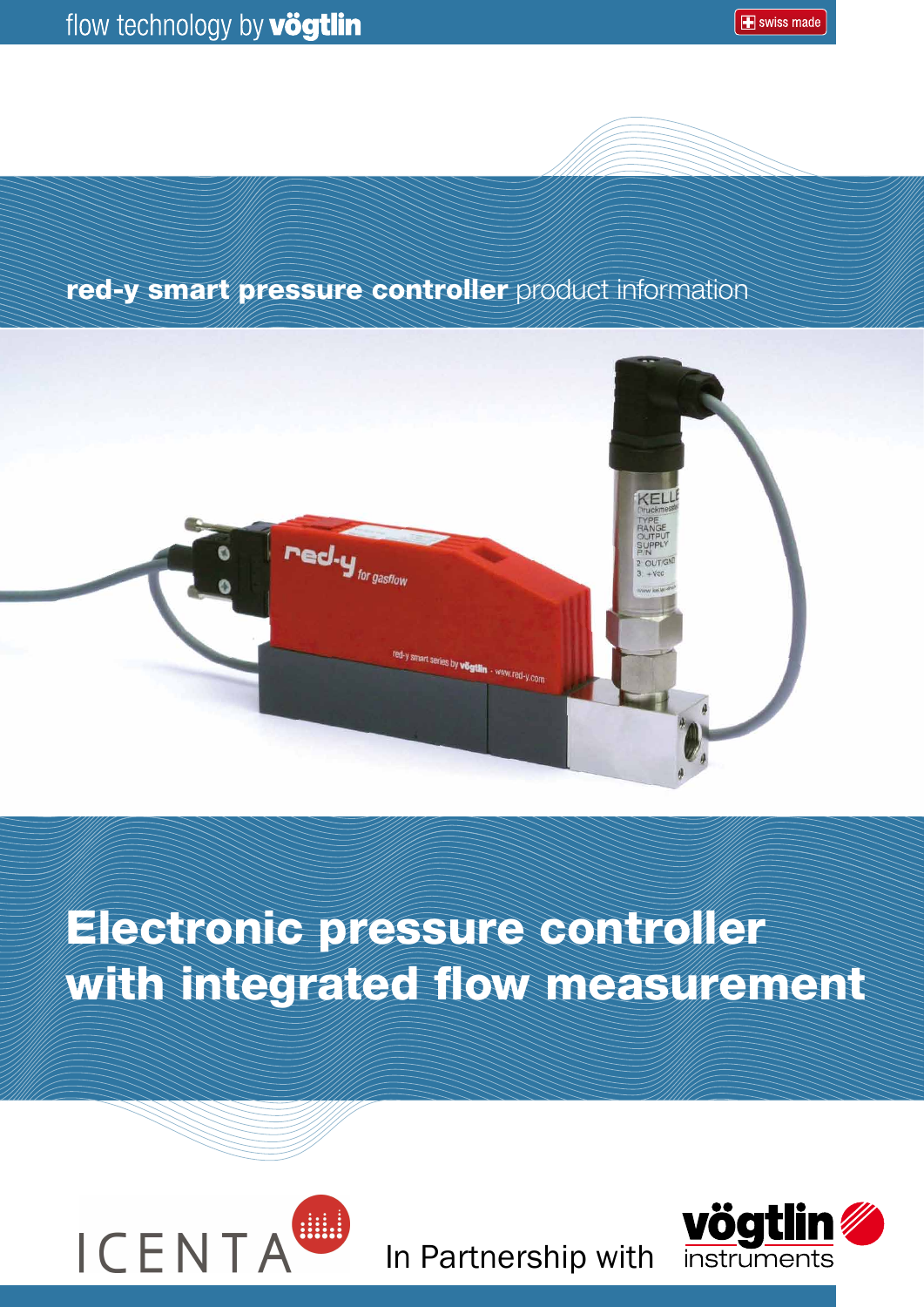# Pressure and flow in a single device: Electronic pressure controller for gases with integrated flow measurement

The new electronic red-y smart pressure controllers combine the reliable technology our of thermal mass flow controllers with electronic pressure control.

The devices automatically control a predefined process pressure and at the same time measure and/or limit the flow rate.

On-the-fly switching between pressure control and flow control offers maximum flexibility.

#### 1 device – 3 functions

The pressure controller combines three functions:

- Pressure controller
- Pressure controller with flow measurement/ limitation
- Flow controller with pressure measurement

red.y $_{\rm_{\it for\,gasflow}}$ 

#### Instrument versions

- Integrated pressure control Accuracy:± 0.5 % of full scale
- Integrated back pressure control Accuracy:± 0.5 % of full scale
- Pressure control with external pressure transmitters
- Pressure controller with gas mixer function

#### It's a red-y smart

The pressure controllers combine the innovative equipment design of the red-y smart series with the development competence of Vögtlin Instruments AG. High-quality components ensure long and trouble-free operation.

 $\bigoplus$ 

**ICENTA** 

#### Tel: +44 (0)1722 439880

Email: Sales@icenta.co.uk

www.icenta.co.uk



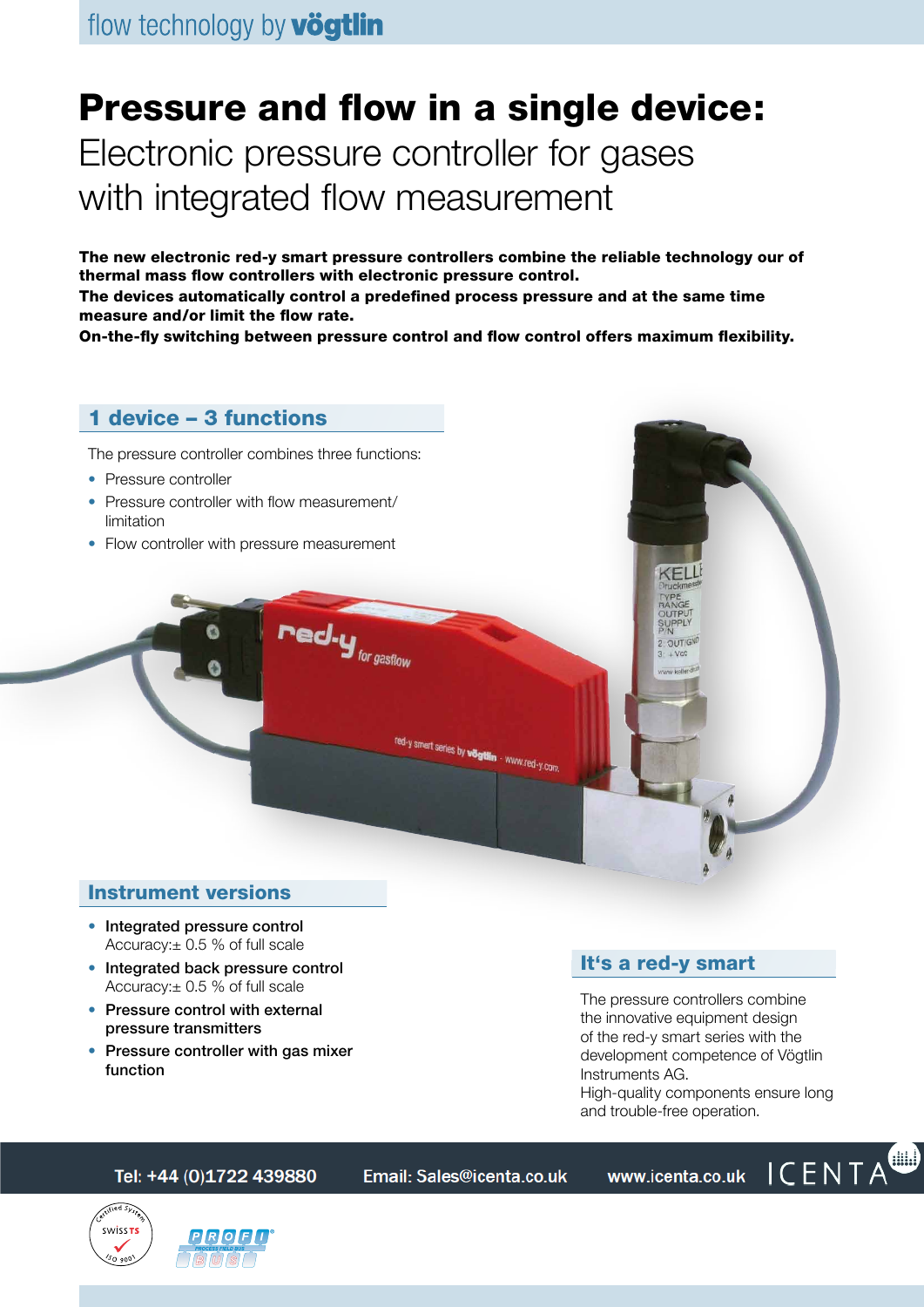#### Pressure control

In this application the electronic pressure controller regulates a digitally specified set pressure value. The flow rate depends on the process consumption. Maximum flow limitation enables pressure control of stable gas mixtures, for example.



#### Application example:

*Pressure control of a pressure vessel containing a stable gas mixture for laser gas or welding applications.*

#### Back pressure control

In this configuration the effect of the control valve is reversed. The process generates a certain pressure, which must be readjusted.



#### Application example:

*Overpressure control of a sterile chamber. The flow rate is used as a leakage indicator.*

#### Wide range of accessories – ready for operation

#### Connection cables, power supplies, software «get red-y»

Optimal range of cables and power supply units for fast integration of the pressure controllers. With the free software «get red-y» you can easily define functions and parameters.

#### Fittings, filters

All flow meters and controllers are available with fittings and filters.

#### Dimensions G1/4" \*





red-y smart back pressure controller GSB

\*Dimensions G½˝ on request

Tel: +44 (0)1722 439880

Email: Sales@icenta.co.uk

www.icenta.co.uk | CENTA

 $\blacksquare$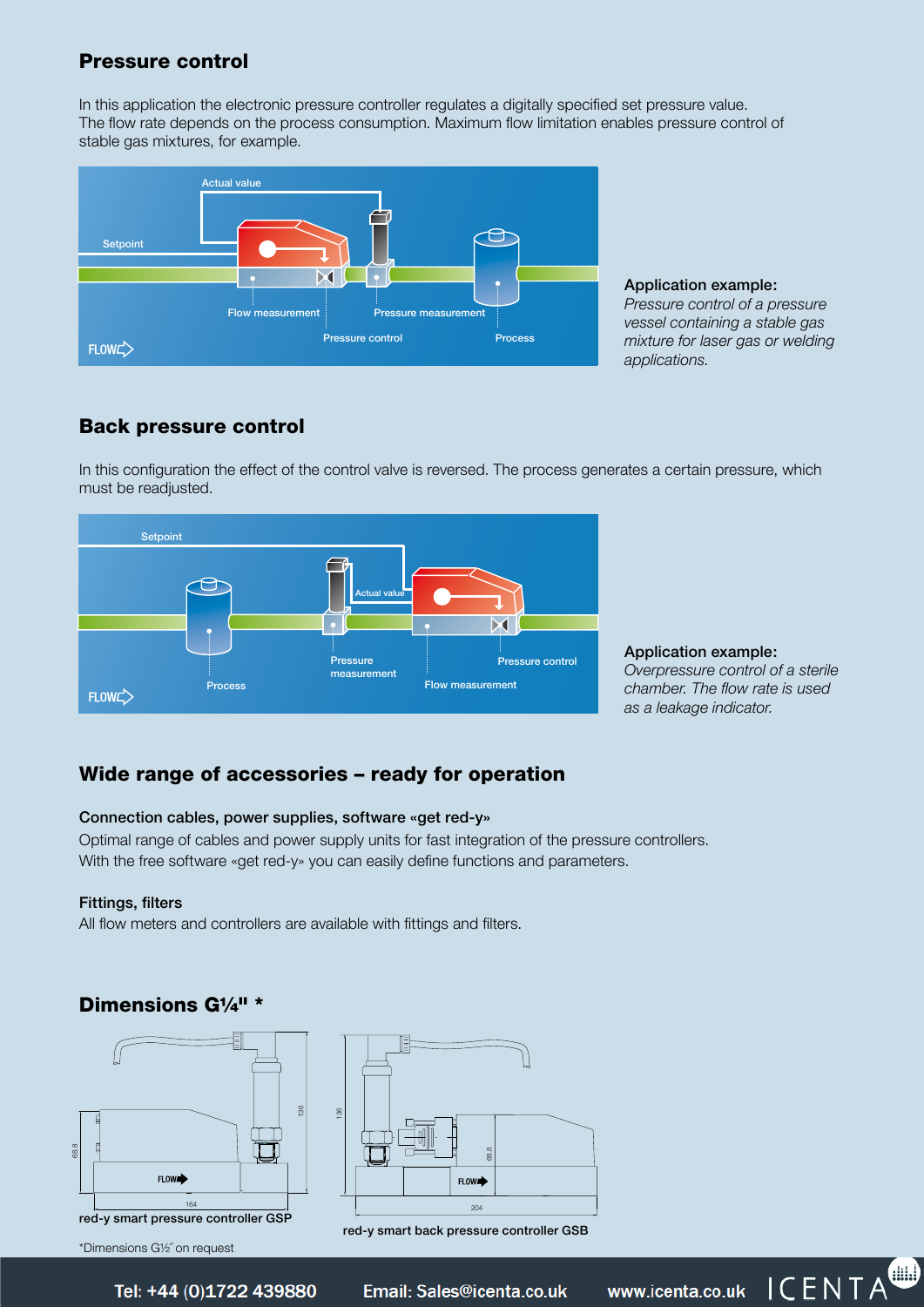#### Technical Data ‹red-y smart pressure controller›

| Instrument types                    |                                                                                                                                     |                                                                                                            |                                                                                                                                             |  |  |  |  |  |  |  |  |  |
|-------------------------------------|-------------------------------------------------------------------------------------------------------------------------------------|------------------------------------------------------------------------------------------------------------|---------------------------------------------------------------------------------------------------------------------------------------------|--|--|--|--|--|--|--|--|--|
|                                     |                                                                                                                                     |                                                                                                            |                                                                                                                                             |  |  |  |  |  |  |  |  |  |
|                                     |                                                                                                                                     |                                                                                                            |                                                                                                                                             |  |  |  |  |  |  |  |  |  |
|                                     |                                                                                                                                     |                                                                                                            |                                                                                                                                             |  |  |  |  |  |  |  |  |  |
|                                     |                                                                                                                                     |                                                                                                            |                                                                                                                                             |  |  |  |  |  |  |  |  |  |
|                                     |                                                                                                                                     |                                                                                                            |                                                                                                                                             |  |  |  |  |  |  |  |  |  |
|                                     |                                                                                                                                     |                                                                                                            |                                                                                                                                             |  |  |  |  |  |  |  |  |  |
|                                     | red-y smart pressure controller GSP                                                                                                 |                                                                                                            | red-y smart back pressure controller GSB<br>Electronic back pressure controller                                                             |  |  |  |  |  |  |  |  |  |
|                                     | Electronic pressure controller                                                                                                      |                                                                                                            |                                                                                                                                             |  |  |  |  |  |  |  |  |  |
|                                     |                                                                                                                                     |                                                                                                            |                                                                                                                                             |  |  |  |  |  |  |  |  |  |
| Instrument versions flow            | Pressure controller with external transmitter and customer-specific solutions on request<br><b>Standard</b> - The economic solution |                                                                                                            |                                                                                                                                             |  |  |  |  |  |  |  |  |  |
|                                     | $± 1.0 %$ of full scale<br>Accuracy:                                                                                                |                                                                                                            |                                                                                                                                             |  |  |  |  |  |  |  |  |  |
|                                     | Turndown ratio:<br>1:50                                                                                                             |                                                                                                            |                                                                                                                                             |  |  |  |  |  |  |  |  |  |
|                                     | <b>Hi-Performance</b> - With highest accuracy and turndown ratio                                                                    |                                                                                                            |                                                                                                                                             |  |  |  |  |  |  |  |  |  |
|                                     | $\pm$ 0.3 % of full scale + $\pm$ 0.5% of reading<br>Accuracy:                                                                      |                                                                                                            |                                                                                                                                             |  |  |  |  |  |  |  |  |  |
|                                     | Turndown ratio:<br>1:100                                                                                                            |                                                                                                            |                                                                                                                                             |  |  |  |  |  |  |  |  |  |
| <b>Instrument versions pressure</b> | for GSM $<$ 200 ln/min / GSC $<$ 150 ln/min (air)<br>Pressure control                                                               |                                                                                                            |                                                                                                                                             |  |  |  |  |  |  |  |  |  |
|                                     | $\pm$ 0.5 % of full scale                                                                                                           |                                                                                                            |                                                                                                                                             |  |  |  |  |  |  |  |  |  |
|                                     | Accuracy:<br>Back pressure control                                                                                                  |                                                                                                            |                                                                                                                                             |  |  |  |  |  |  |  |  |  |
|                                     | $\pm$ 0.5 % of full scale<br>Accuracy:                                                                                              |                                                                                                            |                                                                                                                                             |  |  |  |  |  |  |  |  |  |
|                                     | Differential pressure controller according to customer specifications                                                               |                                                                                                            |                                                                                                                                             |  |  |  |  |  |  |  |  |  |
| Measuring ranges flow (Air)         | Full scale freely selectable                                                                                                        | Type                                                                                                       | Measuring range (Air)<br>Connection                                                                                                         |  |  |  |  |  |  |  |  |  |
|                                     | pressure controller GSP                                                                                                             | GSX-A                                                                                                      | to 0  600 mln/min<br>G <sup>1/4</sup><br>from $0 \dots 25$ mln/min                                                                          |  |  |  |  |  |  |  |  |  |
|                                     | back pressure controller GSB                                                                                                        | GSX-B<br>GSX-C                                                                                             | from $0 \dots 600$ mln/min to $0 \dots 6000$ mln/min<br>G <sup>1/4</sup><br>from $0 \dots 6 \ln/min$<br>to 0  60 ln/min<br>G <sup>1/4</sup> |  |  |  |  |  |  |  |  |  |
|                                     |                                                                                                                                     | GSX-D                                                                                                      | from $0 \dots 60 \ln/min$<br>to 0  450 ln/min<br>$G\frac{1}{2}$ "                                                                           |  |  |  |  |  |  |  |  |  |
|                                     |                                                                                                                                     | Other ranges on request                                                                                    |                                                                                                                                             |  |  |  |  |  |  |  |  |  |
| <b>Measuring ranges pressure</b>    | Full scale gauge pressure                                                                                                           |                                                                                                            | 0.5 bar g, 1 bar g, 2 bar g, 5 bar g, 10 bar g                                                                                              |  |  |  |  |  |  |  |  |  |
|                                     | Full scale absolute pressure                                                                                                        | 1.2 bar a, 2 bar a, 5 bar a, 10 bar a                                                                      |                                                                                                                                             |  |  |  |  |  |  |  |  |  |
| Performance data                    | Media (real gas calibration)                                                                                                        |                                                                                                            | Air, O2, N2, He, Ar, CO2, H2, CH4, C3H8                                                                                                     |  |  |  |  |  |  |  |  |  |
|                                     |                                                                                                                                     |                                                                                                            | Other gases and gas mixtures on request                                                                                                     |  |  |  |  |  |  |  |  |  |
|                                     | Response time                                                                                                                       | 50 <sub>ms</sub>                                                                                           |                                                                                                                                             |  |  |  |  |  |  |  |  |  |
|                                     | Repeatability                                                                                                                       | $\pm$ 0.2% of full scale                                                                                   |                                                                                                                                             |  |  |  |  |  |  |  |  |  |
|                                     | Longterm stability                                                                                                                  | < 1% of measured value / year<br>24 Vdc (18 - 30 Vdc), 15 Vdc on request<br>max. 250mA                     |                                                                                                                                             |  |  |  |  |  |  |  |  |  |
|                                     | Power supply                                                                                                                        |                                                                                                            |                                                                                                                                             |  |  |  |  |  |  |  |  |  |
|                                     | <b>Current consumption</b>                                                                                                          |                                                                                                            |                                                                                                                                             |  |  |  |  |  |  |  |  |  |
|                                     | Temperature (environment/gas)                                                                                                       | $0 - 50^{\circ}$ C                                                                                         |                                                                                                                                             |  |  |  |  |  |  |  |  |  |
|                                     | <b>Materials</b>                                                                                                                    | Anodized aluminium, optional stainless steel electropolished<br>FKM, optional EPDM                         |                                                                                                                                             |  |  |  |  |  |  |  |  |  |
|                                     | <b>Seals</b>                                                                                                                        |                                                                                                            |                                                                                                                                             |  |  |  |  |  |  |  |  |  |
|                                     | <b>Pressure sensitivity</b>                                                                                                         |                                                                                                            | < 0.2% / bar of reading (typical N2)                                                                                                        |  |  |  |  |  |  |  |  |  |
|                                     | Temperature sensitivity                                                                                                             |                                                                                                            | < $0.025\%$ FS measuring range type / $°C$                                                                                                  |  |  |  |  |  |  |  |  |  |
| Integration                         | Output signals<br>analog                                                                                                            |                                                                                                            |                                                                                                                                             |  |  |  |  |  |  |  |  |  |
|                                     | (for actual value flow only)                                                                                                        | 020 mA, 420 mA, 05 V, 15 V, 010 V, 210 V                                                                   |                                                                                                                                             |  |  |  |  |  |  |  |  |  |
|                                     | digital                                                                                                                             | RS-485; Modbus RTU (Slave); Lab View-VI's available<br>Option: ProfiBus DP-V0, DP-V1                       |                                                                                                                                             |  |  |  |  |  |  |  |  |  |
|                                     | (for pressure and flow)                                                                                                             |                                                                                                            |                                                                                                                                             |  |  |  |  |  |  |  |  |  |
|                                     | <b>Process connection</b>                                                                                                           | G1/4" female less than 60 ln/min, G1/2" female less than 450 ln/min<br>None required<br>Sub D plug, 9 pole |                                                                                                                                             |  |  |  |  |  |  |  |  |  |
|                                     | Inlet section                                                                                                                       |                                                                                                            |                                                                                                                                             |  |  |  |  |  |  |  |  |  |
|                                     | <b>Electrical connection</b>                                                                                                        |                                                                                                            |                                                                                                                                             |  |  |  |  |  |  |  |  |  |
|                                     | <b>Mounting orientation</b>                                                                                                         | Any orientation (horizontal only above 5 bar)                                                              |                                                                                                                                             |  |  |  |  |  |  |  |  |  |
| <b>Safety</b>                       | <b>Test pressure</b>                                                                                                                | 16 bar a                                                                                                   |                                                                                                                                             |  |  |  |  |  |  |  |  |  |
|                                     | Leak rate                                                                                                                           | $<$ 1 x 10 <sup>-6</sup> mbar I/s He                                                                       |                                                                                                                                             |  |  |  |  |  |  |  |  |  |
|                                     | <b>Environmental protection</b>                                                                                                     | $IP-50$                                                                                                    |                                                                                                                                             |  |  |  |  |  |  |  |  |  |
|                                     |                                                                                                                                     |                                                                                                            |                                                                                                                                             |  |  |  |  |  |  |  |  |  |

Tel: +44 (0)1722 439880 Email: Sales@icenta.co.uk

www.icenta.co.uk ICENTA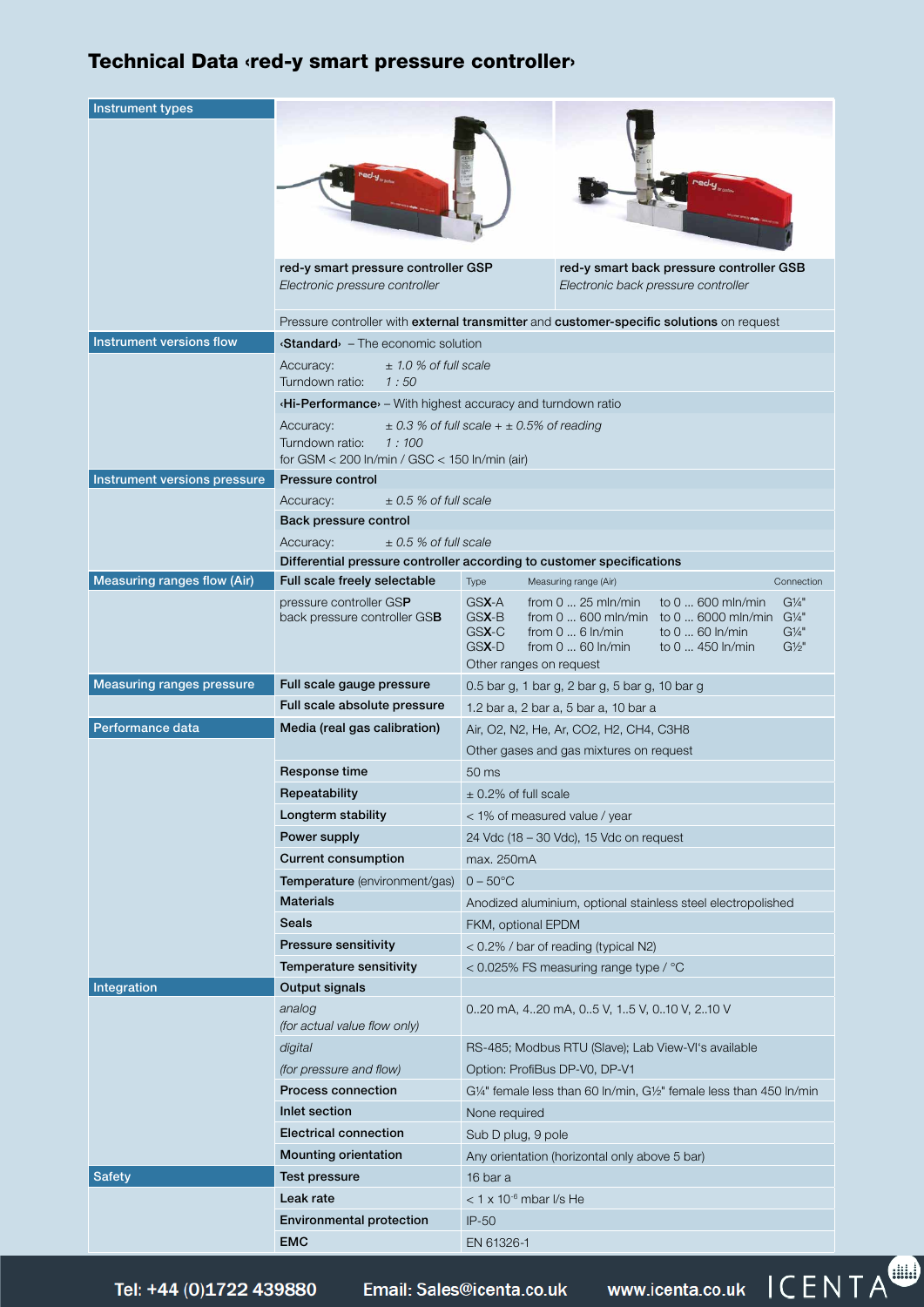#### Type code ‹red-y smart pressure controller›

| Instrument type                            | red-y smart series (Gas)                                  | G | S         |   |   |   |                  |   |   |         |   |                         |                  |
|--------------------------------------------|-----------------------------------------------------------|---|-----------|---|---|---|------------------|---|---|---------|---|-------------------------|------------------|
| Function                                   | Pressure controller                                       |   |           | P |   |   |                  |   |   |         |   |                         |                  |
|                                            | Back pressure controller                                  |   |           | в |   |   |                  |   |   |         |   |                         |                  |
|                                            | With external pressure transmitter                        |   |           | Κ |   |   |                  |   |   |         |   |                         |                  |
| Full scale of measuring range (Air)        | 25 mln/min (G1/4", 25 x 25mm)                             |   |           |   |   | A | $\mathbf{1}$     |   |   |         |   |                         |                  |
|                                            | 50 mln/min                                                |   |           |   |   | A | $\overline{2}$   |   |   |         |   |                         |                  |
|                                            | 100 mln/min                                               |   |           |   |   | A | 3                |   |   |         |   |                         |                  |
|                                            | 200 mln/min                                               |   |           |   |   | A | $\overline{4}$   |   |   |         |   |                         |                  |
|                                            | 500 mln/min                                               |   |           |   |   | A | 5                |   |   |         |   |                         |                  |
|                                            | Customer-specific (Divider A, up to 600mln/min)           |   |           |   |   | A | 9                |   |   |         |   |                         |                  |
|                                            | 500 mln/min (G1/4", 25 x 25mm)                            |   |           |   |   | в | $\mathbf{2}$     |   |   |         |   |                         |                  |
|                                            | 1000 mln/min                                              |   |           |   |   | в | $\mathbf{3}$     |   |   |         |   |                         |                  |
|                                            | 2000 mln/min                                              |   |           |   |   | в | 4                |   |   |         |   |                         |                  |
|                                            | 5000 mln/min                                              |   |           |   |   | в | 5                |   |   |         |   |                         |                  |
|                                            | Customer-specific (Divider B, up to 6'000mln/min)         |   |           |   |   | в | 9                |   |   |         |   |                         |                  |
|                                            | 5 In/min (G1/4", 25 x 25mm)                               |   |           |   |   | C | $\overline{2}$   |   |   |         |   |                         |                  |
|                                            | 10 In/min                                                 |   |           |   |   | C | $\mathbf{3}$     |   |   |         |   |                         |                  |
|                                            | 20 In/min                                                 |   |           |   |   | C | $\overline{4}$   |   |   |         |   |                         |                  |
|                                            | 50 In/min                                                 |   |           |   |   | C | 5                |   |   |         |   |                         |                  |
|                                            | Customer-specific (Divider C, up to 60 In/min)            |   |           |   |   | C | 9                |   |   |         |   |                         |                  |
|                                            | 50 ln/min (G1/2", 35 x 35mm)                              |   |           |   |   | D | $\overline{2}$   |   |   |         |   |                         |                  |
|                                            | 100 ln/min                                                |   |           |   |   | D | 3                |   |   |         |   |                         |                  |
|                                            | 200 In/min                                                |   |           |   |   | D | $\overline{4}$   |   |   |         |   |                         |                  |
|                                            | 450 In/min                                                |   |           |   |   | D | 5                |   |   |         |   |                         |                  |
|                                            | Customer-specific (Divider D, up to 450In/min)            |   |           |   |   | D | $\boldsymbol{9}$ |   |   |         |   |                         |                  |
| Instruments version                        | Standard (±1.0% full sclale, 1 : 50)                      |   |           |   |   |   |                  | s |   |         |   |                         |                  |
|                                            | Hi-Performance (±0.3% full scale, ±0.5% reading, 1 : 100) |   |           |   |   |   |                  | Т |   |         |   |                         |                  |
|                                            | Customer-specific / OEM                                   |   |           |   |   |   |                  | Κ |   |         |   |                         |                  |
| Materials (Body, seals)                    | Aluminium, FKM**                                          |   |           |   |   |   |                  |   | A |         |   |                         |                  |
|                                            | Aluminium, EPDM                                           |   |           |   |   |   |                  |   | B |         |   |                         |                  |
|                                            | Stainless steel, FKM                                      |   |           |   |   |   |                  |   | s |         |   |                         |                  |
|                                            | Stainless steel, EPDM                                     |   |           |   |   |   |                  |   | Т |         |   |                         |                  |
|                                            |                                                           |   |           |   |   |   |                  |   | κ |         |   |                         |                  |
| Analog signals (Output)                    | Customer-specific / OEM<br>Current 420 mA**               |   |           |   |   |   |                  |   |   | в       |   |                         |                  |
|                                            |                                                           |   |           |   |   |   |                  |   |   | с       |   |                         |                  |
| Analog output signals pressure transmitter | Current 020 mA                                            |   |           |   |   |   |                  |   |   | D       |   |                         |                  |
|                                            | Voltage 05 V                                              |   |           |   |   |   |                  |   |   | Е       |   |                         |                  |
|                                            | Voltage 15 V                                              |   |           |   |   |   |                  |   |   | F       |   |                         |                  |
|                                            | Voltage 010 V                                             |   |           |   |   |   |                  |   |   | G       |   |                         |                  |
|                                            | Voltage 210 V                                             |   |           |   |   |   |                  |   |   | $\sf K$ |   |                         |                  |
|                                            | Customer-specific / OEM                                   |   |           |   |   |   |                  |   |   |         | в |                         |                  |
|                                            | Current 420 mA**                                          |   |           |   |   |   |                  |   |   |         | с |                         |                  |
|                                            | Current 020 mA                                            |   |           |   |   |   |                  |   |   |         | D |                         |                  |
|                                            | Voltage 05 V                                              |   |           |   |   |   |                  |   |   |         | Е |                         |                  |
|                                            | Voltage 15 V                                              |   |           |   |   |   |                  |   |   |         | F |                         |                  |
|                                            | Voltage 010 V                                             |   |           |   |   |   |                  |   |   |         | G |                         |                  |
|                                            | Voltage 210 V                                             |   |           |   |   |   |                  |   |   |         | N |                         |                  |
|                                            | Not defined                                               |   |           |   |   |   |                  |   |   |         | Κ |                         |                  |
|                                            | Customer-specific / OEM                                   |   |           |   |   |   |                  |   |   |         |   |                         |                  |
| Control valve (integrated)                 | Nozzle 0.1 mm                                             |   |           |   |   |   |                  |   |   |         |   | $\overline{\mathbf{c}}$ | $\mathbf{1}$     |
| defined by manufacturer                    | Nozzle 0.2 mm                                             |   |           |   |   |   |                  |   |   |         |   | $\overline{\mathbf{c}}$ | $\overline{c}$   |
|                                            | Nozzle 0.5 mm                                             |   |           |   |   |   |                  |   |   |         |   | 2                       | 3                |
|                                            | Nozzle 1.2 mm                                             |   |           |   |   |   |                  |   |   |         |   | $\overline{\mathbf{c}}$ | 6                |
|                                            | Nozzle 4.5 mm                                             |   |           |   |   |   |                  |   |   |         |   | 1                       | $\boldsymbol{2}$ |
|                                            | Nozzle 8.0 mm                                             |   |           |   |   |   |                  |   |   |         |   | 1                       | 3                |
|                                            | Valve not defined                                         |   |           |   |   |   |                  |   |   |         |   | 8                       | 8                |
|                                            | Valve mounted                                             |   |           |   |   |   |                  |   |   |         |   | 9                       | 5                |
|                                            | Customer-specific / OEM                                   |   |           |   |   |   |                  |   |   |         |   | 9                       | 9                |
|                                            | No valve                                                  |   |           |   |   |   |                  |   |   |         |   | 0                       | $\mathbf 0$      |
| <b>Type code</b>                           |                                                           | G | ${\bf S}$ |   | - |   |                  |   |   |         |   |                         |                  |

\*\*Standard

Email: Sales@icenta.co.uk

www.icenta.co.uk ICENTA